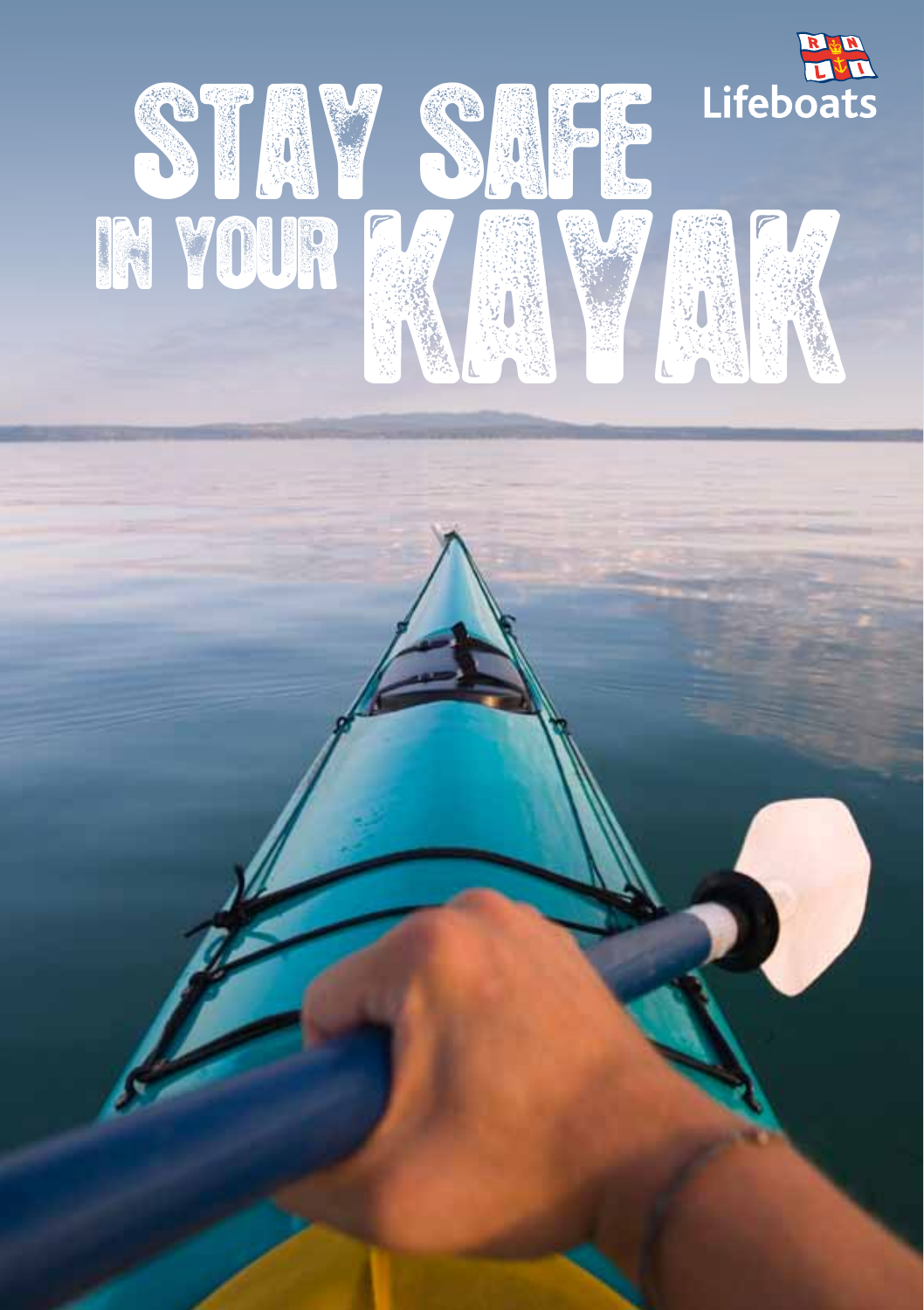Every year, over 1M people take part in kayaking and canoeing<br>activities in the UK. A large proportion of these activities are<br>inland but in recent years the RNLI has seen a significant increase<br>in canoeing and kayaking in Every year, over 1M people take part in kayaking and canoeing activities in the UK. A large proportion of these activities are inland but in recent years the RNLI has seen a significant increase in canoeing and kayaking incidents.

While many participants of the sport undertake plenty of training and ensure they carry all the relevant safety equipment, there has also been a significant increase in more casual users taking up kayaking. With discount shops and online stores selling cheap entry-level kit, including inflatable kayaks, people that don't have any previous experience on the water are trying out the sport for the first time.

To ensure you, your family and friends stay safe while enjoying your paddling experience, here are some basic top tips and kit recommendations.



### **BE PREPARED!** Be prepared!



Whether you're planning a casual paddle around the harbour or off on a 30km trek around rugged coastline, *all* **kayakers should follow these top tips:**

### *Always*

**Top tips**

- undertake suitable training in how to use all of your equipment
- learn and practise techniques to get back onboard your kayak should you capsize
- • ensure you are a confident swimmer and can swim a minimum of 50m in the sea
- • ensure your kayak and equipment are well maintained and ready for the water – check the hatches and drain plugs are secure and watertight, paddle is in good condition, seat is firmly attached and all gear secured safely
- wear a suitable approved personal  $\frac{50}{6}$ flotation device (PFD)
- ensure your PFD fits correctly and all the straps are done up securely and use crotch straps if fitted
- • wear suitable clothing for the season and conditions, such as a suitable wetsuit/drysuit and layered clothing; wear a hat and gloves in cold conditions
- • carry a suitable means of calling for help (waterproof and fully charged VHF radio or flares)
- take a drink and snack with you (energy bars, dried fruit, nuts, chocolate)
- • check the weather and tides before you depart – be aware of wind strength, especially offshore winds (where the wind is blowing out to sea)
- paddle in a group, where possible
- tell someone back on land where you are going and what time you will be back. Advise the local Coastguard of your planned journey. Sign up to HM Coastguard's Voluntary Safety Identification Scheme (CG66).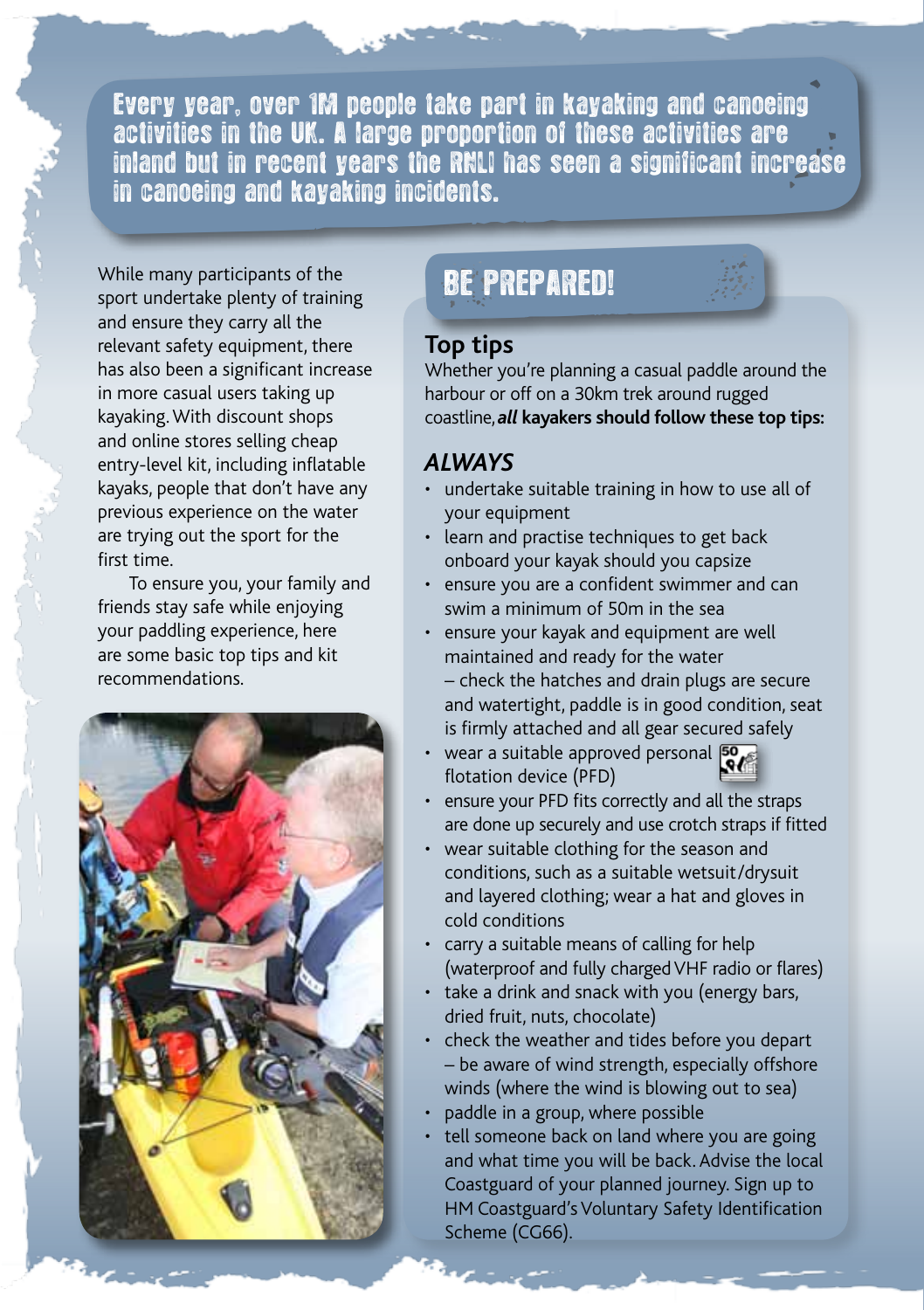# **I KAYAKING IN<br>I SHELTERED WATERS**

Kayaking in sheltered waters is a great way to gain experience but it's easy to underestimate the potential hazards. Even in sheltered waters such as within a harbour or within close proximity to a beach and when the wind is not blowing out to the sea, we recommend that *in addition* to following our top tips, you also ensure you carry a whistle attached by a suitable length cord to your PFD. If kayaking in surf you'll need to take extra care.

#### **Surf kayakers**

- • should always wear a helmet
- uncontrolled kayaks can be harmful in the surf environment as they are heavy
- keep away from other water users. especially swimmers
- • use beach zones where they are set up – look out for black and white chequered flags that indicate the area for hard surfcraft.

# I KAYAKING BEYOND Kayaking beyond

*In addition* to following the top tips, if you are kayaking anywhere beyond sheltered waters, take the following recommended equipment:

- whistle with a suitable cord attached to your PFD
- • selection of flares including a day/night flare attached to the PFD
- VHF radio (waterproof and charged)
- • fully charged mobile phone in a suitable dry bag (for back-up to the VHF)
- paddle with a leash (attached to kayak)
- split/spare paddle
- pump/hand bailer
- waterproof torch with working batteries
- waterproof GPS
- waterproof compass
- waterproof watch
- tow rope (be aware of its uses, ensure it is functional and keep within easy reach onboard)
- a trip plan, and small map and chart
- emergency knife attached to PFD
- basic first aid kit
- sunscreen/sunglasses/sun hat
- spare clothes
- exposure bag.

# **ISIT-ON-TOP SIT-ON-TOP** Sit-on-top

- do not overload your kayak with fishing kit – it is harder than you think to right a kayak with lots of kit on deck
- navigation aids, rod holders and other equipment should never be on deck when surfing or landing in surf due to the risk that they may get lost or cause injury
- anchors should only be used in areas with little or no current – a capsize while at anchor, especially if you are not attached to the kayak, will result in you becoming separated from the kayak even when there is only a small current running.

### WHAT TO DO IF YOU GET WHAT TO DO IF YOU GET in trouble or capsize

- call for help using your VHF radio, flares or both
- if you fall in, remember to keep a tight grip on the paddle – on a sit-on-top kayak this should be leashed to your kayak
- never attempt to swim to shore, always stay with your kayak; by staying with the kayak you make a larger target for the search and rescue groups to see
- even if you can only get your body partially out of the water you will significantly increase your survival time
- while it's tempting to self-rescue by **swimming for it, it has to be your while it's tempting to self-rescue by**<br>while it's tempting to self-rescue by<br>swimming for it, it has to be your<br>very last option.